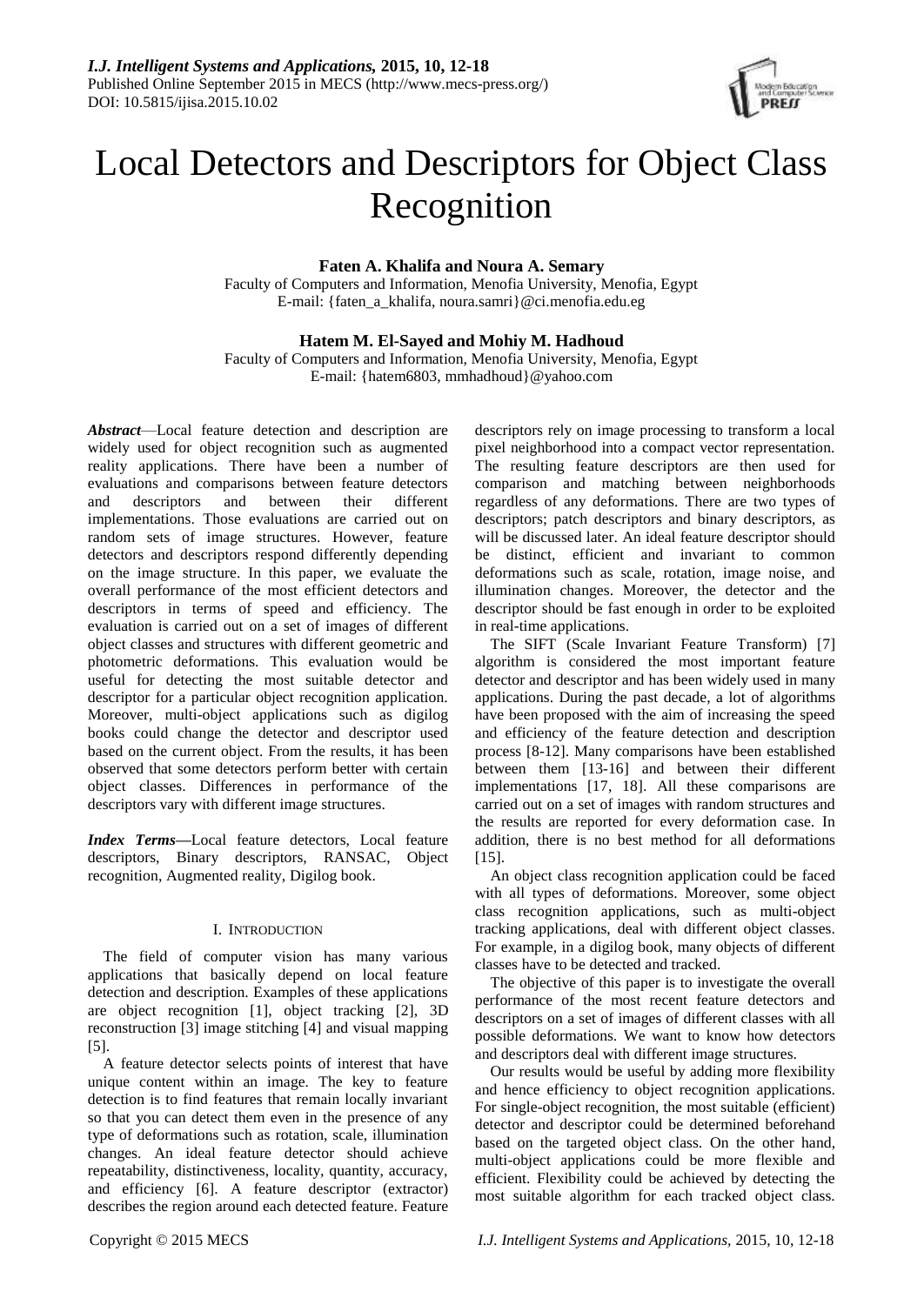Once the current object class is changed during the recognition process, the algorithm used could be automatically replaced by the most suitable one for that class.

The detectors included in the evaluation are SIFT, SUIRF (Speeded-Up Robust Features), ORB (Oriented FAST and Rotated BRIEF), FAST (Features from Accelerated Segment Test) and BRISK (Binary Robust Invariant Scalable Keypoints). The descriptors are SIFT, SURF, ORB, BRISK and BRIEF (Binary Robust Independent Elementary Features).

The organization of the remaining content is as follows: An overview of the algorithms and the related work are presented in section II. Section III presents the evaluation criteria for our evaluation and the data sets used as well as the implementation details. In section IV, the experimental results are discussed. Finally, conclusion is reported in section V.

#### II. OVERVIEW AND RELATED WORK

#### *A. Local feaure detectors overview*

Despite its extreme slowness, the SIFT [7] algorithm has attracted a great attention due to its high efficiency. It detects features using Difference of Gaussians (DoG) which is an approximation of the little costly Laplacian of Gaussian (LoG). It builds a scale-space pyramid of filtered images. Such pyramid consists of a number of layers (octaves) and scales. Each octave is created by half-sampling the original image. Each scale is the result of convolving the corresponding octave with the Gaussian kernel using incremental scaling parameter. Then, adjacent layers are subtracted to produce the DoG pyramid. Features are identified as local maxima of the DoG at each scale. A Local maxima is obtained by comparing each pixel in the pyramid with its 8 neighbors as well as 9 pixels in the next scale and 9 pixels in the previous scales. DoG is sensitive to edges, so the Hessian matrix is used for eliminating this sensitivity. An orientation is assigned to each keypoint to achieve rotation invariance. Gradient magnitudes and directions are calculated for the neighboring pixels. A histogram with 36 bins covering 360 degrees is created. An orientation is obtained from peaks in the histogram.

SURF [8] is a powerful scale and rotation-invariant interest point detector which is faster than SIFT. It approximates LoG with Box Filters for finding scalespace. They are efficiently evaluated very fast using integral images, independently of their size. SURF is based on the determinant of the Hessian matrix which is efficiently calculated using Box filters. A scale-space representation is built from a number of octaves. An octave is a set of images filtered by a double scaled up kernel. Features are detected as local maxima in a  $3 \times 3 \times 3$ neighborhood in the scale-space. Each keypoint is assigned an orientation by calculating the Haar wavelet responses in horizontal and vertical direction within a circular neighborhood. Such neighborhood is of radius 6*s* around the interest point, where *s* is the scale at which the

keypoint was detected. The wavelet response can be easily found out using integral images at any scale. They are adequately weighted with a Gaussian kernel. All responses within a sliding orientation window of angle 60 degrees are summed to calculate the dominant orientation.

An extremely fast detector is FAST [11]. It is a corner detection method which is based on examining the image intensity of a circle of 16 pixels centered at a candidate pixel. The pixel is a corner if there is a set of *n* contiguous pixels in the circle which are all brighter\ darker than intensity plus\minus a predefined threshold. *n* was chosen to be twelve. A high-speed test was proposed to exclude a large number of non-corners. The test examines only pixels at the four compass directions. At least three of them must achieve the previously mentioned condition in order to realize that the candidate pixel is a corner. Machine learning for a corner detector can be used. The FAST algorithm is run on a set of training images to build a vector of the detected feature points. The vector is subdivided into 3 subsets: darker, similar and brighter. A new Boolean variable is defined which is true if the point is a corner and false otherwise. The ID3 algorithm (decision tree classifier) is used to query each subset using the Boolean variable. The decision tree so created is used for fast detection in other images. Non-maximum Suppression is used to solve the problem of detecting multiple interest points in adjacent locations. The disadvantages of FAST are that it is not robust to high levels of noise and it is dependent on a threshold.

An efficient extension to FAST is the recently proposed ORB [9] detector. It addresses the weaknesses of FAST (rotation and scale invariance). It uses FAST to detect keypoints. Then, it applies the Harris corner detector for quality measure. For scale invariance, it uses scale pyramid to produce multiscale-features like SIFT. For rotation invariance, it computes the intensity weighted centroid moment of the patch with located keypoint at center. The orientation is obtained from the direction of the vector from this corner point to the centroid. To improve the rotation invariance, moments are computed. It is a fast and robust feature detector.

BRISK [12] also extends FAST by searching for maxima not only in the image plane, but also in a 3D scale-space. So, it is a scale-invariant detector. It first creates a scale space pyramid which consists of a number of octaves and intra-octaves. The octaves are formed by half-sampling the original image. Then, it computes FAST score across this scale space. It applies nonmaximal suppression on the pixel level and computes sub-pixel maximum across patch. It computes continuous maximum across scales. Image coordinates from scale space feature point detection are re-interpolated.

#### *B. Local feaure descriptors overview*

Patch descriptors [7, 8] are based on local histogram of gradients (HOG). They have been successfully used in various applications. They are computationally expansive. Even though SURF speeds up the computation using integral images, this still isn't fast enough for some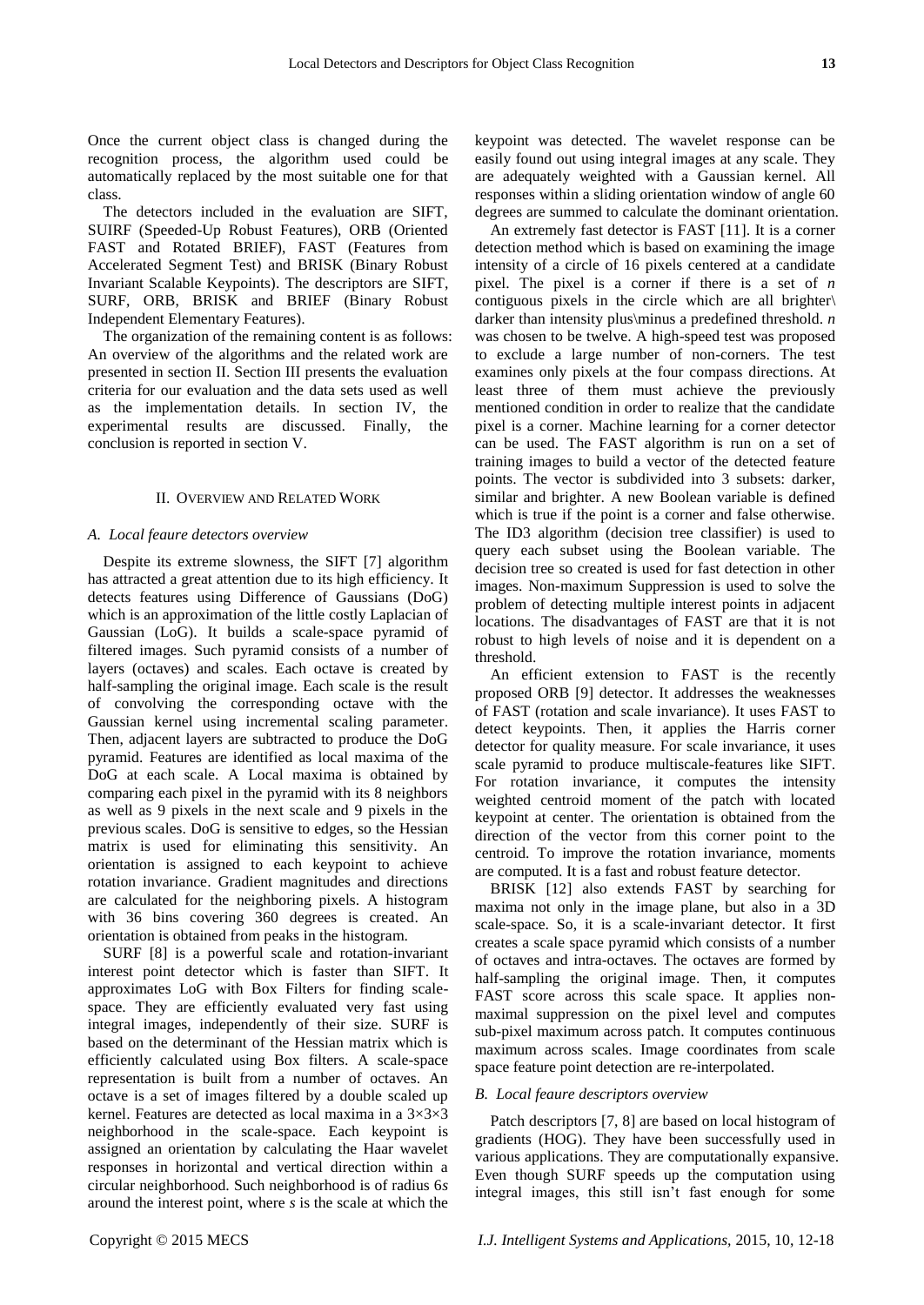applications.

On the other hand, a recent approach is to use binary descriptors [9, 10, 12] which are considered efficient alternatives to their floating-point competitors as they enable faster processing while requiring less memory. This fast processing is because only local intensity comparisons are needed to form a binary string and using the hamming distance as a distance measure between two binary strings. They are especially suited for real time applications and low power devices.

SIFT [7] descriptor is based on the gradient magnitude and orientation computed at the scale of the considered keypoint. A region of size  $16\times16$  around the keypoint is taken. It is divided into 16 sub-regions of size  $4 \times 4$ . For each sub-region, 8-bin orientation histogram is created. Those 16 histograms are concatenated together to form a final descriptor as a 128 dimensional feature vector in length. It is invariant to rotation, scale and illumination changes.

SURF [8] descriptor is a distribution-based descriptor and is also based on Haar wavelet responses. A region around the keypoint (detected in scale *s*) of size 20*s* is selected and split up into  $4 \times 4$  sub-regions. For each subregion, horizontal and vertical wavelet responses are calculated and a 4-dimensional feature vector is formed. 16 4-dimensional vectors are combined together to build a descriptor with total 64 dimensions. So, it is faster in computation and matching than SIFT, nevertheless it is still not suitable for real-time applications.

BRIEF [10] descriptor was the first binary descriptor published and is the simplest one. It does not have a precise sampling pattern or an orientation compensation mechanism. It randomly selects pairs of pixels for building the descriptor. There are five methods proposed by the authors for selecting the point pairs. One of them is the Gaussian distribution which achieves the best results. The descriptor simply constructs a binary string from a set of comparisons between pixel pairs in an image patch, disregarding the neighboring pixels. This makes it sensitive to noise. This sensitivity can be reduced by prior smoothing of the image such as using the Gaussian filter. It can be 128, 256, or 512 dimensional bitstring.

ORB [9] descriptor is considered a rotation-invariant BRIEF. It steers BRIEF according to the orientation of keypoints. For a feature set of *n* binary tests, define a 2×*n* matrix which contains the coordinates of these features. Then using the patch orientation and its rotation matrix, a steered (rotated) version of the matrix can be constructed. ORB learns the optimal set of sampling pairs, whereas BRIEF uses randomly chosen sampling pairs. It uses machine learning techniques. This maximizes the descriptor's variance and minimizes the correlation under various orientation changes. An ORB descriptor has only 32 bytes.

BRISK [12] descriptor differs from BRIEF and ORB as it uses a hand-crafted sampling pattern, that is composed out of concentric rings. The pixel intensity values around each sampling point are smoothed using the Gaussian kernel. It consists of 512 binary bits. Separate pairs of pixels are divided into two subsets, long-distance pairs and short-distance pairs. Longdistance pairs are used to determine feature orientation by computing the local gradient between them and summing these gradients. Short-distance pairs are used for the intensity comparisons that build the descriptor, as with all binary descriptors. The short pairs are rotated by the orientation computed earlier and comparisons are made between them.

### *C. Related Work*

In [13], Mikolajczyk et al. presented a comparison between affine covariant region detectors and concluded that combining several detectors would lead to the best performance. They also found that all the detectors have similar performance with all types of images and transformations. However, in their comparison between SIFT, PCA-SIFT (Principal Component Analysis) and SURF detectors, Juan and Gwun [15] found that SIFT was the most stable one in all the experiments except for time whereas SURF was the fastest with good results.

A comparison of local descriptors was introduced in [14]. It showed that the performance of the descriptor doesn't depend on the detector. Moreover, the SIFT descriptor was the best one for different image transformations except light changes. A comprehensive comparison between the recently proposed and state-ofthe-art detectors and descriptors was introduced in [16]. It was in terms of number of features extracted, run time, speedup and repeatability for detectors and precision and recall for descriptors. Its conclusion was that binary descriptors are the best choice for time-constrained applications with good matching accuracy. In their work, Lankinen et al. [19] compared between a number of detectors and descriptors on different image classes. They used pairs of images of the same class for comparison, although they didn't address any deformation issues. They used average number of corresponding regions for comparing the detectors and number of matches for descriptors.

A comparison between two patch descriptors (SIFT, SURF) and two binary ones (ORB, FREAK) has been introduced in [20]. This comparison was for Arabic character recognition on mobile devices. Its conclusion was that binary descriptors, especially ORB, yield similar results in terms of characters matching performance to the famous SIFT. However, they are faster in computation and more suitable for mobile applications. Figat et al. [21] have evaluated the performance of image features with binary descriptors. They have investigated the performance with different deformations and with different detector/descriptor combinations. Their results show that the combination of ORB detector with FREAK descriptor outperforms other combinations.

#### III. EVALUATION FRAMEWORK

#### *A. Performance criteria*

The evaluation procedure of [14] is applied in this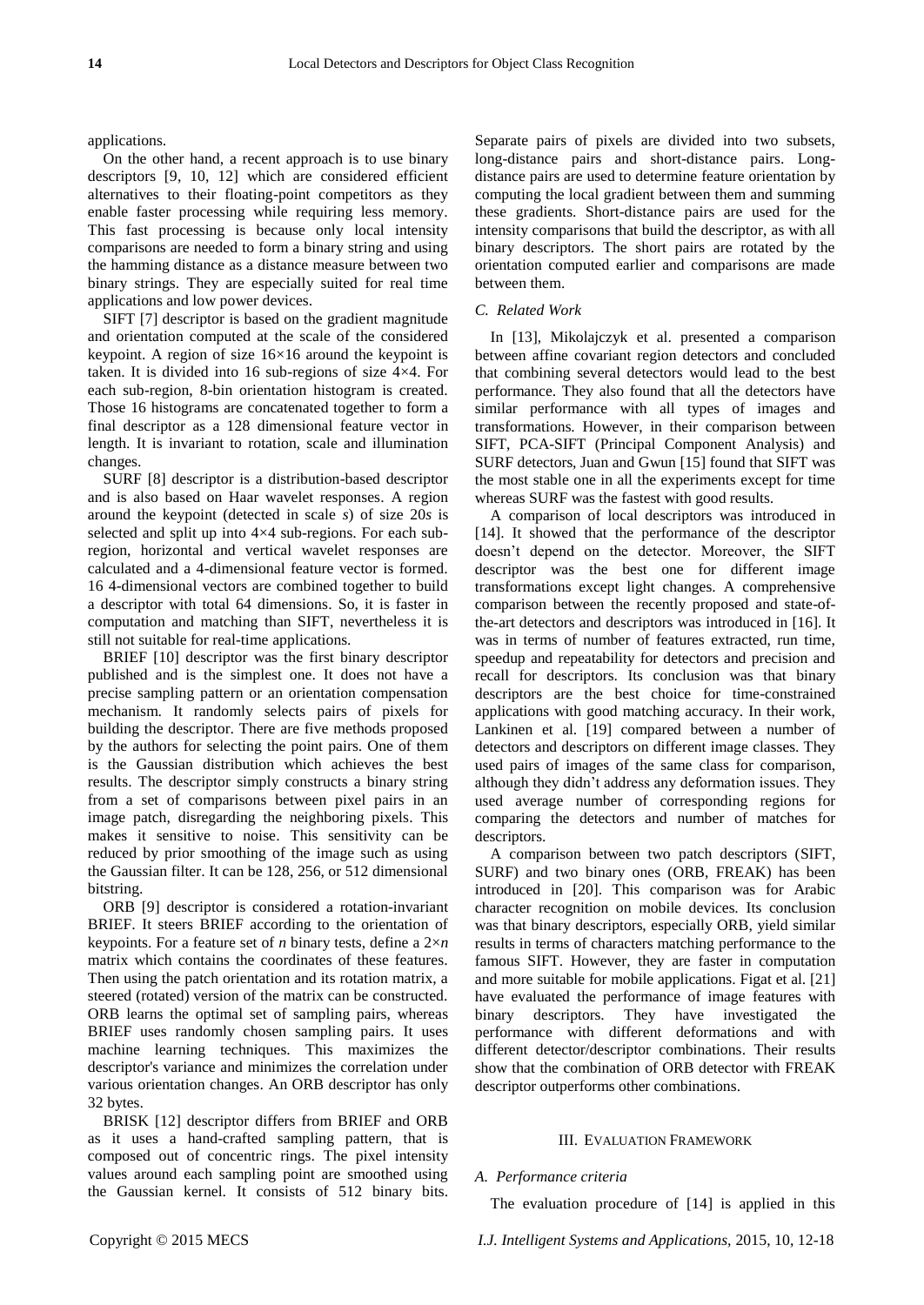work. It's based on the number of correct and false matches between features extracted within an image pair. We use the number of features extracted, repeatability score as well as time for the detection stage and precision and recall for description stage.

**Repeatability** of a detector is the percentage of features detected again in a transformed query image.

$$
Repeatability = #
$$
 *correspondences* / min (n1, n2) (1)

Where *correspondences* are the overlapped features between two images by a percentage of 50% using a predefined homography H and *n*1 and *n*2 are the number of features detected in the query and train image respectively.

**Precision** is the number of correct matches relative to the number of all matches between features of two images.

$$
Precision = # correct matches / # matches
$$
 (2)

To obtain the number of matches, each feature descriptor in the query image is matched with all other features descriptors in the train image in a Brute-force manner. There is a match between two features with minimum Hamming distance. Symmetry test is then applied to the found matches to obtain only good matches. This keeps only matches between pairs (*i*, *j*) such that for *i*-th query descriptor the *j*-th descriptor in the matcher's collection is the nearest and vice-versa otherwise, the match would be rejected. A match between two features  $(a, b)$  is correct if the error of the area covered by them is less than 30% of the region union and the difference between the first feature and the transformation of the second one by a homograhpy H is less than 3 pixels [14].

$$
||a \cdot Hb|| < 3 \tag{3}
$$

For more consistency, the RANSAC (Random Sample Consensus) [22] algorithm is used to keep the inliers and reject all outliers. It iteratively fits a mathematical model to a selected random subset of hypothetical inliers. Finally it produces either a model which is rejected because too few points are part of the consensus data set, or a refined model together with a corresponding consensus set size. It has been widely used for this purpose. For example, Almeida et al. [23] used SIFT algorithm and RANSAC for creating a super-resolution image from a sequence of images with application of character recognition.

**Recall** is the number of correct matches relative to the number of correspondences.

Recall = # correct matches 
$$
/\#
$$
 corresponds to  $(4)$ 

## *B. Data Set*

Our evaluation is carried out on images of seven object classes chosen from the ImageNet database [24]. It is a large-scale data set of images built upon the backbone of the WordNet structure. All the test images are  $375\times500$ pixels or vice-versa and are firstly converted into gray scale. The image sequences which represent the object classes used are *leopard*, *books*, *buildings*, *cups*, *faces*, *trees* and *watches*. Samples of them are shown in Fig. 1. The average entropy of images of each sequence is shown in Table 1. Each image sequence consists of 60 images, ten reference images and five artificial deformations of each image. The deformations are 2D rotation of 45°, uniform scale with a factor of 1.5, uniform reduction in the brightness with a value of 100, adding a Gaussian noise with standard deviation  $(\sigma)$  equal to 10 and adding a Gaussian blur with standard deviation equal to 1. In our experiments, for each sequence, features are extracted for all images and described. Then, a matching process is carried out between feature vectors in the reference image and every deformed one. The overall results for every sequence are reported.



Fig.1. Test images samples.

| <b>Object Class</b> | <b>Entropy</b> |
|---------------------|----------------|
| Leopard             | 7.6            |
| <b>Books</b>        | 7 <sub>0</sub> |
| <b>Buildings</b>    | 7.2            |
| Cups                | 6.9            |

Faces 7.3 Trees 7.6 Watches 6.1

## Table 1. Average entropy values.

#### *C. Implementation Details*

OpenCV [25] implementations for all detectors and descriptors are used. All the experiments have been carried out on a 2.13GHz/3MB cache Intel® Core™ i3 330M, 2GB RAM, x64 Windows 7, the code is compiled by the Microsoft Visual C++ 2010 Express with OpenCV-2.4.5.

#### IV. EXPERIMENTAL RESUTLS

In this section, the results of the performance evaluation of recent detectors and descriptors for images of different object classes are discussed. First, features are extracted in all the images by the detectors and the average number of features and the average extraction.

Repeatability is calculated as (1) for every image pair (the reference image and the deformed one) and the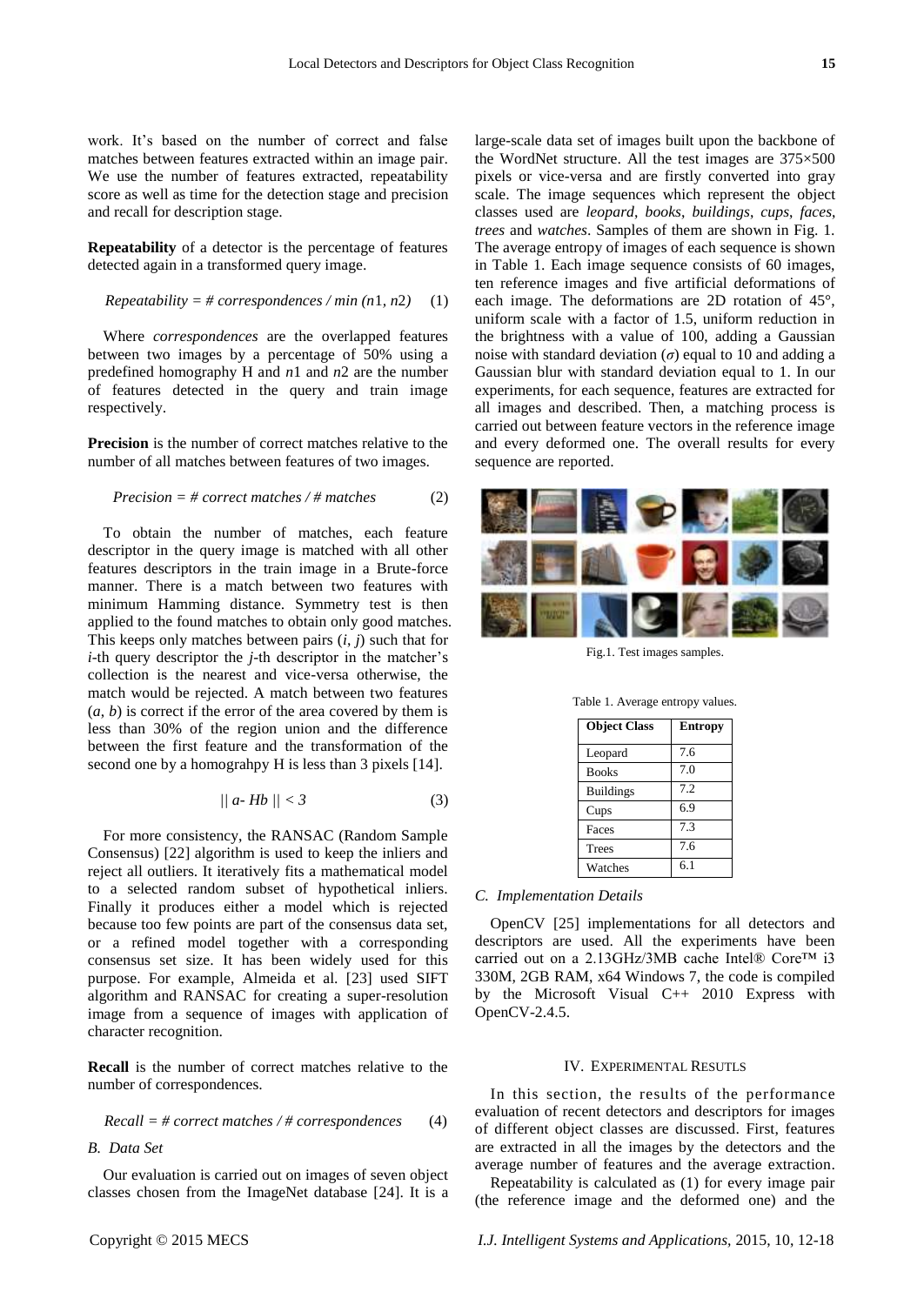average repeatability is reported for every sequence. Next, those features are described with different descriptors. A Brute-Force matcher is used to match the feature vectors for every image pair and all the matches are checked to calculate the number of correct matches.

Equations (2) and (4) are used to calculate precision and recall respectively for every image pair. Then the average precision and recall are reported for every sequence. All the features are obtained with default parameters of their implementation.

#### *A. Comparison of detectors*

The average number of extracted features for every sequence is shown in Fig. 2. BRISK is greater than ORB only for leopard and trees. For all sequences, FAST extracts the largest number of features. In [16], the number of features extracted by SIFT was less than those extracted by SURF. However, this is true here for all sequences except for leopard and trees which have the highest variability in their visual appearance and the highest entropy values as shown in table 1.



Fig.3. Average detection time in milliseconds.

For detection time, the results are the same of [16] for all sequences, although the order of extracted features numbers is different. As shown in Fig.3, SIFT is the slowest and FAST is the fastest one. There's a big difference in detection time between SIFT and SURF and the rest.

Fig.4 presents the repeatability scores which measure the accuracy of detectors. SUFR and ORB have the best results with small difference for all sequences except for *leopard* and *trees*. Note that BRISK works better for

n q  $0.8$  $0.7$  $0.6$ ailte<br>B **SIFT**  $0.5$  $SURF$  $\frac{1}{2}$  0.4<br> $\frac{1}{2}$  0.3  $\blacksquare$  ORR  $0.3$  $B$ **RRISK**  $0.2$  $$  $0<sub>1</sub>$ **Books** Buildings Leopard **Cups Watches** Eaces **Trees** sequences

Fig.4. Average repeatability.

*leopard* and *trees*. Unlike [16], FAST is the worst one.





Fig.6. Average recall

## *B. Comparison of descriptors*

In order to compare between descriptors, combinations are made between different detectors and descriptors. Binary descriptors are matched using a Brute-force matcher with efficient evaluation of the Hamming distance. Precision and recall are used for evaluation as shown in Fig. 5 and Fig. 6 respectively.

ORB and SIFT outperform the other descriptors for most sequences in terms of precision and recall. ORB outperforms SURF, although the difference between them decreases for *leopard*, *trees* and *watches*. This means that SURF works better for classes with high variability in their visual appearance.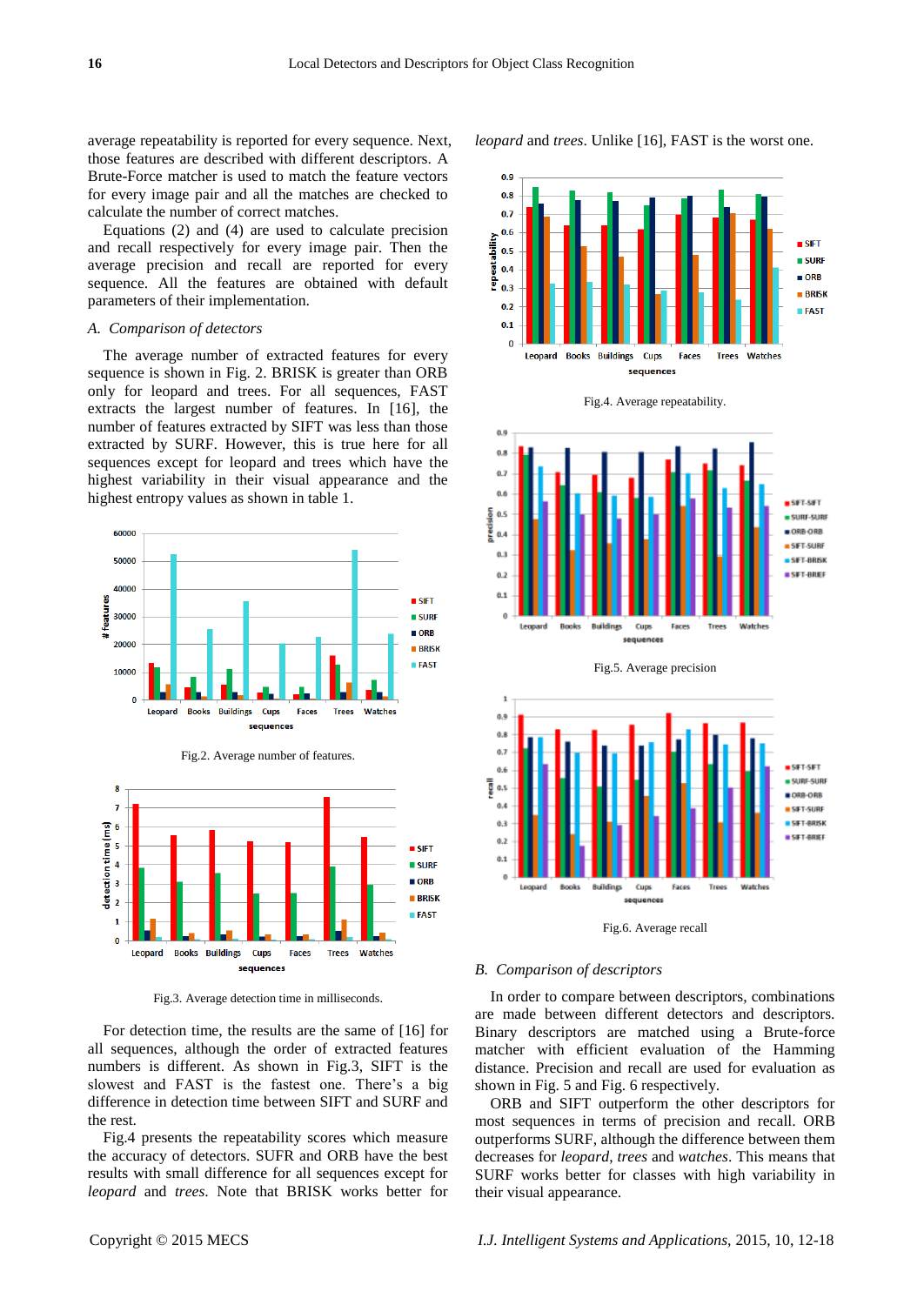Moreover, SURF descriptor works better with SURF features other than with SIFT features. Using SIFT detector, BRIEF is better than SURF in terms of recall for some sequences.

## V. CONCLUSION

In this paper, we have presented an evaluation of local feature detectors and descriptors with different deformations on a set of images of different classes and structures. The goal was to demonstrate if and how different detectors and descriptors deal with images of different structures with the same performance level. We have used an evaluation protocol which was previously used in other evaluations. For detectors comparison FAST is the fastest detector, although it has the greatest number of extracted features for all image classes. The order of features extracted by the SIFT, SURF, ORB and BRISK differs depending on the image structure. Similarly, the order of detectors repeatability isn't the same for different classes. For descriptors comparison, the results were more stable. ORB and SIFT obtain better results than the other descriptors for most classes, however the differences between them varies depending on the image structure. It would be interesting to evaluate feature detectors and descriptors on a wide variety of image structures in order to generalize a rule for choosing the best method suitable for a certain image structure.

#### **REFERENCES**

- [1] D. G. Lowe, "Object recognition from local scale-invariant features," *The Proceedings of the Seventh IEEE International Conference on Computer Vision,* vol. 2, pp. 1150-1157, 1999.
- [2] A. Yilmaz, O. Javed, and M. Shah, "Object tracking: A survey," *ACM Comput. Surv.,* vol. 38, no. 4, pp. 1-45, 2006.
- [3] M. Brown, and D. G. Lowe, "Unsupervised 3D object recognition and reconstruction in unordered datasets," *Proceedings of the international conference on 3D digital imaging and modeling,* pp. 56-63, 2005.
- [4] N. Snavely, S. M. Seitz, and R. Szeliski, "Skeletal graphs for efficient structure from motion," *Proc. Computer Vision and Pattern Recognition,* 2008.
- [5] S. Se, D. Lowe, and J. Little, "Mobile robot localization and mapping with uncertainty using scale-invariant visual landmarks," *International Journal of Robotics Research,* vol. 21, no. 8, pp. 735- 758, August 2002.
- [6] T. Tuytelaars, and K. Mikolajczyk, "Local invariant feature detectors: a survey," *Found. Trends. Comput. Graph. Vis.,* vol. 3, no. 3, pp. 177-280, 2008.
- [7] D. G. Lowe, "Distinctive image features from scaleinvariant keypoints," *International Journal of Computer Vision,* vol. 60, no. 2, pp. 91-110, 2004.
- [8] H. Bay, A. Ess, T. Tuytelaars, and L. V. Gool, "Speededup robust features (SURF)," *Computer Vision and Image Understanding,* vol. 110, no. 3, pp. 346-359, 2008.
- [9] E. Rublee, V. Rabaud, K. Konolige, and G. Bradski, "ORB: an efficient alternative to SIFT or SURF," *Proceedings of the IEEE International Conference on Computer Vision,* pp. 2564-2571, 2011.
- [10] M. Calonder, V. Lepetit, C. Strecha, and P. Fua, "BRIEF: binary robust independent elementary features," *Proceedings of the 11th European Conference on*

*Computer Vision,* pp. 778-792, 2010.

- [11] E. Rosten, and T. Drummond, "Machine learning for highspeed corner detection," *Proceedings of the 9th European Conference on Computer Vision,* pp. 430-443, 2006.
- [12] S. Leutenegger, M. Chli, and R. Y. Siegwart, "BRISK: binary robust invariant scalable keypoints," *Proceedings of the International Conference on Computer Vision,* pp. 2548-2555, 2011.
- [13] K. Mikolajczyk, et al., "A Comparison of Affine Region Detectors," *International Journal of Computer Vision,* vol. 65, no. 1-2, pp. 43-72, 2005.
- [14] K. Mikolajczyk, and C. Schmid, "A performance evaluation of local descriptors," *IEEE Trans. Pattern Anal. Mach. Intell.,* vol. 27, no. 10, pp. 1615-1630, 2005.
- [15] L. Juan, and O. Gwun, "A comparison of SIFT, PCA-SIFT and SURF," *International Journal of Image Processing,* vol. 3, no. 4, pp. 143-152, 2009.
- [16] O. Miksik, and K. Mikolajczyk, "Evaluation of local detectors and descriptors for fast feature matching," *Proceedings of the International Conference on Pattern Recognition,* pp. 2681-2684, 2012.
- [17] D. Gossow, P. Decker, and D. Paulus, "An evaluation of open source SURF implementations," *J. Ruiz-del-Solar, E. Chown, and P. Plöger, ed., RoboCup 2010: Robot Soccer World Cup XIV, Springer,* pp. 169-179, 2011.
- [18] J. Bauer, N. Sünderhauf, and P. Protzel, "Comparing several implementations of two recently published feature detectors," *Proceedings of the International Conference on Intelligent and Autonomous Systems,* 2007.
- [19] J. Lankinen, V. Kangas, and J.-K. Kamarainen, "A comparison of local feature detectors and descriptors for visual object categorization by intra-class repeatability and matching," International Conference in Pattern International Conference in Pattern *Recognition,* 2012.
- [20] M. Tounsi, I. Moalla, A. M. Alimi, and F. Lebourgeois, "A comparative study of local descriptors for Arabic character recognition on mobile devices," *Seventh International Conference on Machine Vision,* vol. 9445, 2015.
- [21] J. Figat, T. Kornuta, and W. Kasprzak, "Performance evaluation of binary descriptors of local features," *ICCVG, LNCS,* vol. 8671, pp. 187-194, 2014.
- [22] M.A. Fischler, and R.C. Bolles, "Random sample consensus: A paradigm for model fitting with applications to image analysis and automated cartography," *Communications of the ACM,* vol. 24, no 6, pp. 381-395, 1981.
- [23] L. L. Almeida, M.S. Paiva, F. A. Silva, and A. O. Artero, "Super-resolution image created from a sequence of images with application of character recognition," *International journal of Intelligent Systems and Applications,* vol. 6, no 1, pp. 11-19, 2013.
- [24] J. Deng, et al., "Imagenet: a large-scale hierarchical image database," *IEEE Conference on Computer Vision and Pattern Recognition,* pp. 248-255, 2009.
- [25] G. Bradski, "The opencv library," *Doctor Dobbs Journal,* vol. 25, no. 11, pp. 120-126, 2000.

#### **Authors' Profiles**



**Faten A. Khalifa** was born on March 8, 1987 in El-Behira, Egypt. She received the B.Sc. degree in information technology from Faculty of Computers and Information, Menoufia University, Menoufia, Egypt in 2008 with grade very good with first honor degree.

Copyright © 2015 MECS *I.J. Intelligent Systems and Applications,* 2015, 10, 12-18